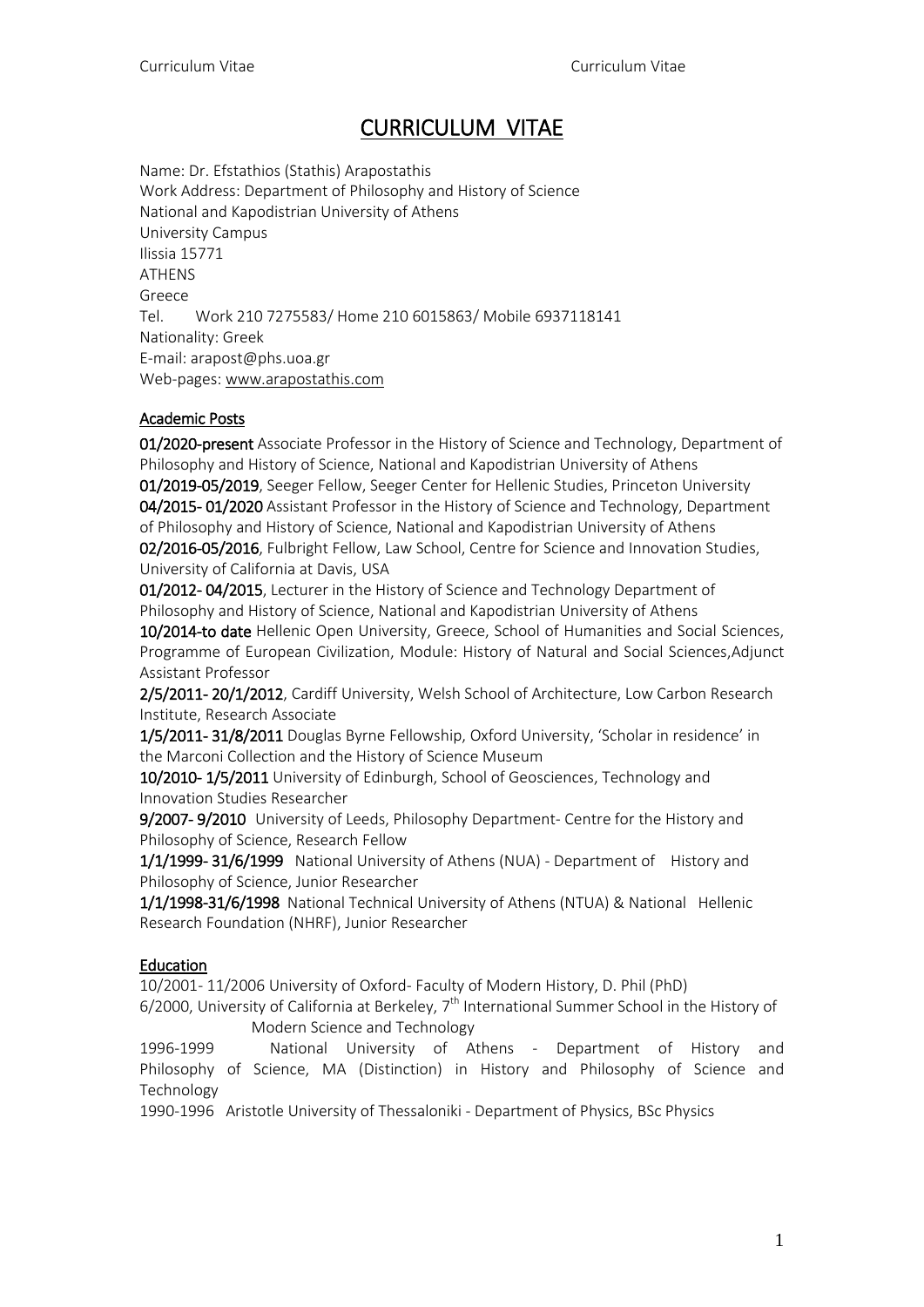## Publications

### Books

Stathis Arapostathis and Graeme Gooday, *Patently Contestable: Electrical Technologies and Inventor Identities on Trial in Britain* (MIT Press, 2013).

## Edited Volumes/Collections

Stathis Arapostathis and Peter J.G. Pearson (Eds.), Special issue: How History Matters for the Governance of Sociotechnical Transitions, Environmental Innovation and Societal Transitions, v.32 (2019) [https://www.sciencedirect.com/journal/environmental-innovation-and-societal](https://www.sciencedirect.com/journal/environmental-innovation-and-societal-transitions/vol/32/suppl/C)[transitions/vol/32/suppl/C](https://www.sciencedirect.com/journal/environmental-innovation-and-societal-transitions/vol/32/suppl/C)

Stathis Arapostathis and Aristotelis Tympas (guest editors), Special Issue: History and Historiography of Technology in Greece from 19th to 21st century, History of Technology, v.33, 2017

Stathis Arapostathis (guest editor), Special Issue- 'Experts and Expertise in Techno-sciences: Historical and Sociological Approaches', *Neusis: Greek Journal for the History and Philosophy of Science* (in Greek), v.23, 2016.

Stathis Arapostathis, Faidra Papanelopoulou and Aristotle Tympas (eds), *Technology and Society in Greece: Historical and STS studies* (Athens: Ekdotiki Athinon, 2015) (in Greek)

Stathis Arapostathis and Graham Dutfield (eds.), *Knowledge Management and Intellectual Property: Concepts, Actors and Practices from the Past to the Present* (Edward Elgar, 2013)

### Peer Reviewed Articles (Selected)

Stathis Arapostathis and Peter J.G. Pearson, "How History Matters for the Governance of Sociotechnical Transitions: An introduction to the special issue", Environmental Innovation and Societal Transitions <https://doi.org/10.1016/j.eist.2019.05.001>

Stathis Arapostathis, Scott Laczay, Peter Pearson, "Steering the 'C-Day': Insights from the rapid, planned transition of the UK's natural gas conversion programme", Environmental Innovation and Societal Transitions <https://doi.org/10.1016/j.eist.2019.03.004>

Yannis Fotopoulos, Stathis Arapostathis, Peter J.G. Pearson, "Branching points and transition pathways in the Greek Natural Gas Regime, 1966-2016", Environmental Innovation and Societal Transitions, <https://doi.org/10.1016/j.eist.2019.05.002>

Stathis Arapostathis and Yannis Fotopoulos, "Transnational energy flows, capacity building and Greece's quest for energy autarky, 1914–2010", Energy Policy, 127 (2019), 39-50.

Stathis Arapostathis, "Marconi's legal battles: Discursive, textual, and material entanglements", *History of Science*, 57:1 (2019), 97-118.

Stathis Arapostathis, 'Fertilising Farms and Institutional Authorities: Experts, Regime-Making and Agricultural Politics in Greece, 1945-2000', *HOST: Journal of the History of Science and Technology,* 11 (2017), 10-33. <https://doi.org/10.1515/host-2017-0002>

Stathis Arapostathis, Aspasia Kandaraki, Yannis Garyfallos, Aristotle Tympas, 'Tobacco for Atoms': Nuclear Politics, Ambivalences and Resistances around a reactor that was never built', *History of Technology* , v.33 (2017)